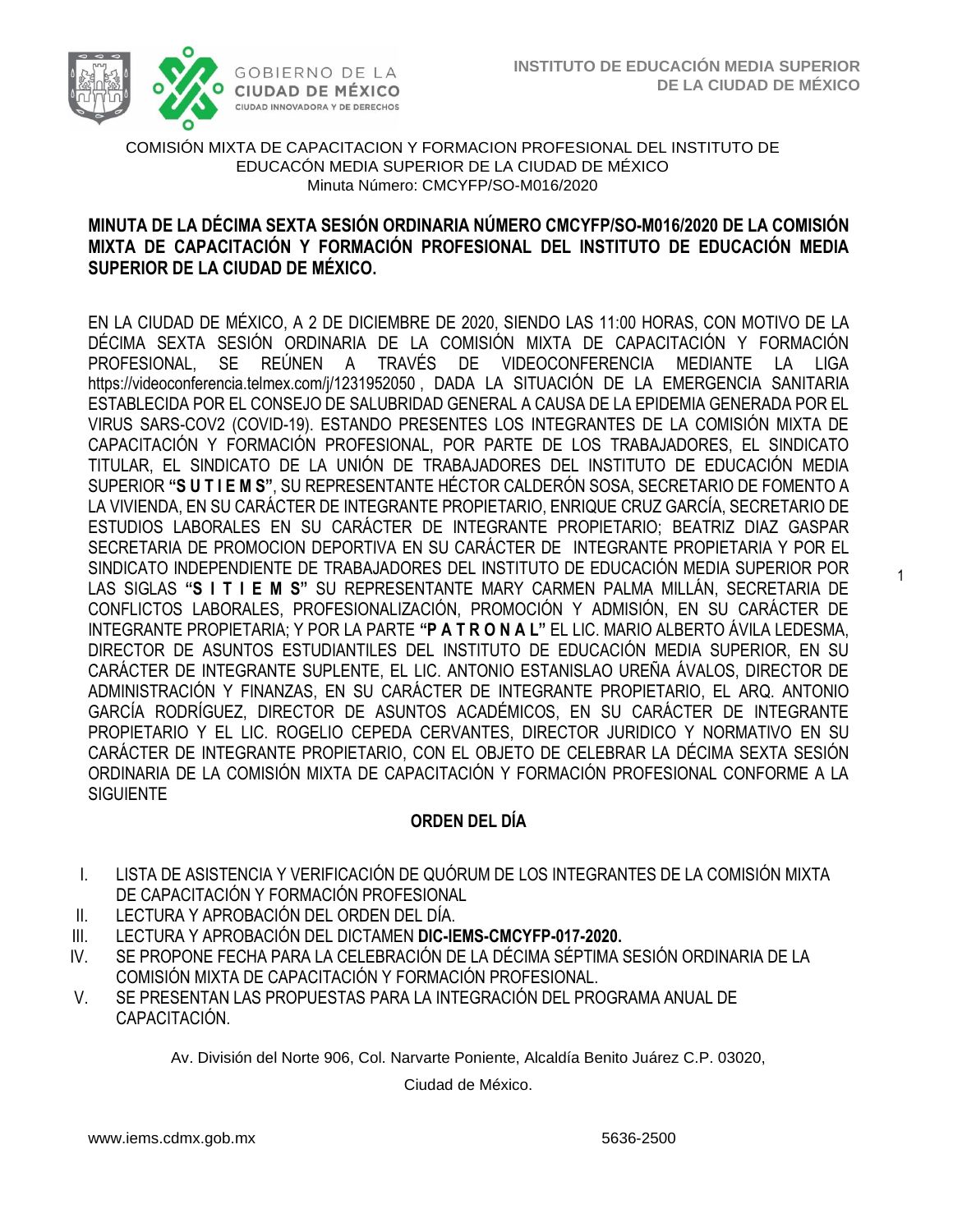

#### COMISIÓN MIXTA DE CAPACITACION Y FORMACION PROFESIONAL DEL INSTITUTO DE EDUCACÓN MEDIA SUPERIOR DE LA CIUDAD DE MÉXICO Minuta Número: CMCYFP/SO-M016/2020

#### **M I N U T A**

 **PRIMERO. -** DE ACUERDO CON LA LISTA DE ASISTENCIA DE LOS INTEGRANTES DE LA COMISIÓN, EXISTE QUÓRUM LEGAL VÁLIDO PARA LLEVAR A CABO LA DÉCIMA SEXTA SESIÓN ORDINARIA DE LA COMISIÓN MIXTA DE CAPACITACIÓN Y FORMACIÓN PROFESIONAL.

**SEGUNDO. -** PREVIA LECTURA SE APRUEBA EL ORDEN DEL DÍA PROPUESTO POR LOS INTEGRANTES.

**TERCERO. -** LOS INTEGRANTES DE LA COMISIÓN MIXTA DE CAPACITACIÓN Y FORMACIÓN PROFESIONAL APRUEBAN EN TODAS Y CADA UNA DE SUS PARTES EL DICTAMEN **DIC-IEMS-CMCYFP-017-2020** PARA TODOS LOS EFECTOS ADMINISTRATIVOS CORRESPONDIENTES.

**CUARTO. -** SE ACUERDA FECHA PARA LA CELEBRACIÓN DE LA DÉCIMA SÉPTIMA SESIÓN ORDINARIA DE LA COMISIÓN MIXTA DE CAPACITACIÓN Y FORMACIÓN PROFESIONAL EL 27 DE ENERO DE 2021, A LAS 11:00 HRS. SE ENVIARÁ MEDIANTE CORREO ELECTRÓNICO LA LIGA DE LA VIDEOCONFERENCIA A LOS INTEGRANTES, PREVIO A LA SESIÓN RESPECTIVA.

**QUINTA. –** LOS ACUERDOS TOMADOS EN LA PRESENTE SESIÓN, SON VÁLIDOS Y SURTIRÁN SUS ECTOS LEGALES Y JURÍDICOS EN TÉRMINOS DE LO DISPUESTO POR EL NUMERAL TERCERO. PÁRRAFO SÉPTIMO Y OCTAVO DEL "ACUERDO POR EL QUE SE AUTORIZA EL USO DE MEDIOS REMOTOS TECNOLÓGICOS DE COMUNICACIÓN COMO MEDIOS OFICIALES PARA CONTINUAR CON LAS SESIONES DE LOS ÓRGANOS COLEGIADOS EN LA DEPENDENCIA, ÓRGANOS DESCONCENTRADOS, ENTIDADES DE LA ADMINISTRACIÓN PÚBLICA Y ALCALDÍAS DE LA CIUDAD DE MÉXICO, CON MOTIVO DE LA EMERGENCIA SANITARIA POR CAUSAS DE FUERZA MAYOR DEL CONSEJO DE SALUD DE LA CIUDAD DE MÉXICO", PUBLICADO EN LA GACETA OFICIAL DE LA CIUDAD DE MÉXICO EL 06 DE ABRIL DE 2020.

**SÉXTA. -** AGOTADOS EN SU TOTALIDAD LOS ASUNTOS DEL ORDEN DEL DÍA, LOS INTEGRANTES DE LA COMISIÓN EXPRESARON SU CONSENTIMIENTO SIN MEDIAR ALGÚN VICIO DE LA VOLUNTAD, RESPECTO DE LA MINUTA EMITIDA. LA QUE SURTIRÁ EFECTOS LEGALES A PARTIR DE SU PUBLICACIÓN EN LA PÁGINA OFICIAL DEL INSTITUTO DE CONFORMIDAD CON EL NUMERAL SEXTO DE LA PRESENTE MINUTA, Y LAS FIRMAS AUTÓGRAFAS DE LOS QUE EN EL INTERVINIERON SE ASENTARÁN UNA VEZ TERMINADA LA EMERGENCIA SANITARIA.

**ESTE DOCUMENTO SE FIRMA SIENDO LAS 13:37 HORAS DEL 2 DE DICIEMBRE DE 2020--------------------------- -----------------------------------------------------------------------------------------------------------------------------------------------------------**

**---**

Av. División del Norte 906, Col. Narvarte Poniente, Alcaldía Benito Juárez C.P. 03020,

Ciudad de México.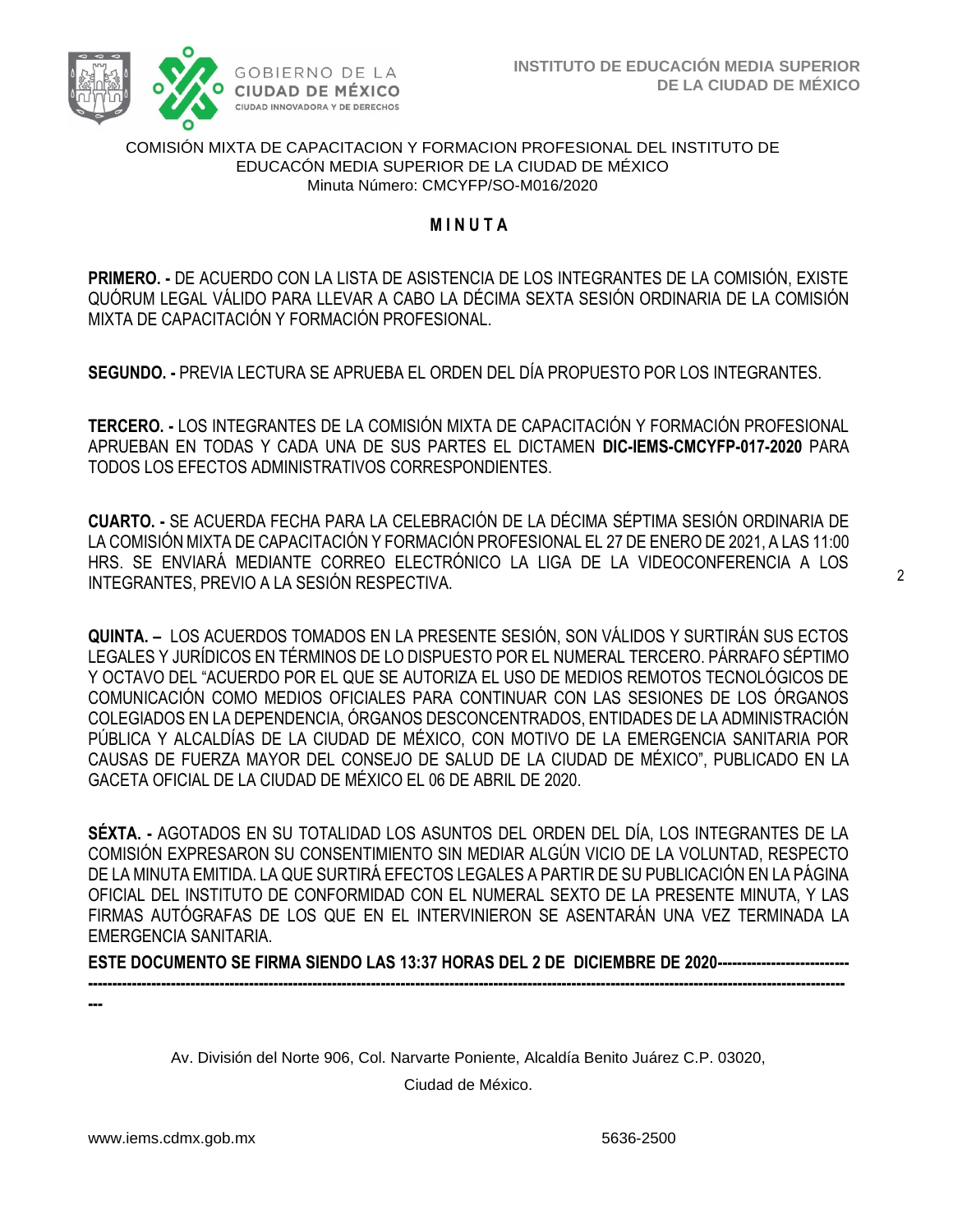

#### COMISIÓN MIXTA DE CAPACITACION Y FORMACION PROFESIONAL DEL INSTITUTO DE EDUCACÓN MEDIA SUPERIOR DE LA CIUDAD DE MÉXICO Minuta Número: CMCYFP/SO-M016/2020

**FIRMAN LAS PARTES**

## **POR PARTE DE LOS TRABAJADORES DEL IEMS**

**HÉCTOR CALDERÓN SOSA MARY CARMEN PALMA MILLAN**

INTEGRANTE PROPIETARIO SECRETARIO DE FOMENTO A LA VIVIENDA DEL SINDICATO DE LA UNIÓN DE TRABAJADORES DEL INSTITUTO DE EDUCACIÓN MEDIA SUPERIOR (SUTIEMS)

INTEGRANTE PROPIETARIA SECRETARIA DE CONFLICTOS LABORALES, PROFESIONALIZACIÓN, PROMOCIÓN Y CDMISIÓN DEL SINDICATO INDEPENDIENTE DE TRABAJADORES DEL INSTITUTO DE EDUCACIÓN MEDIA SUPERIOR (SITIEMS)

## **BEATRIZ DÍAZ GASPAR ENRIQUE CRUZ GARCÍA**

INTEGRANTE PROPIETARIA SECRETARIA DE PROMOCION DEPORTIVA DEL SINDICATO DE LA UNIÓN DE TRABAJADORES DEL INSTITUTO DE EDUCACIÓN MEDIA SUPERIOR (SUTIEMS)

INTEGRANTE PROPIETARIO SECRETARIO DE ESTUDIOS LABORALES DEL SINDICATO DE LA UNIÓN DE TRABAJADORES DEL INSTITUTO DE EDUCACIÓN MEDIA SUPERIOR (SUTIEMS)

Av. División del Norte 906, Col. Narvarte Poniente, Alcaldía Benito Juárez C.P. 03020, Ciudad de México.